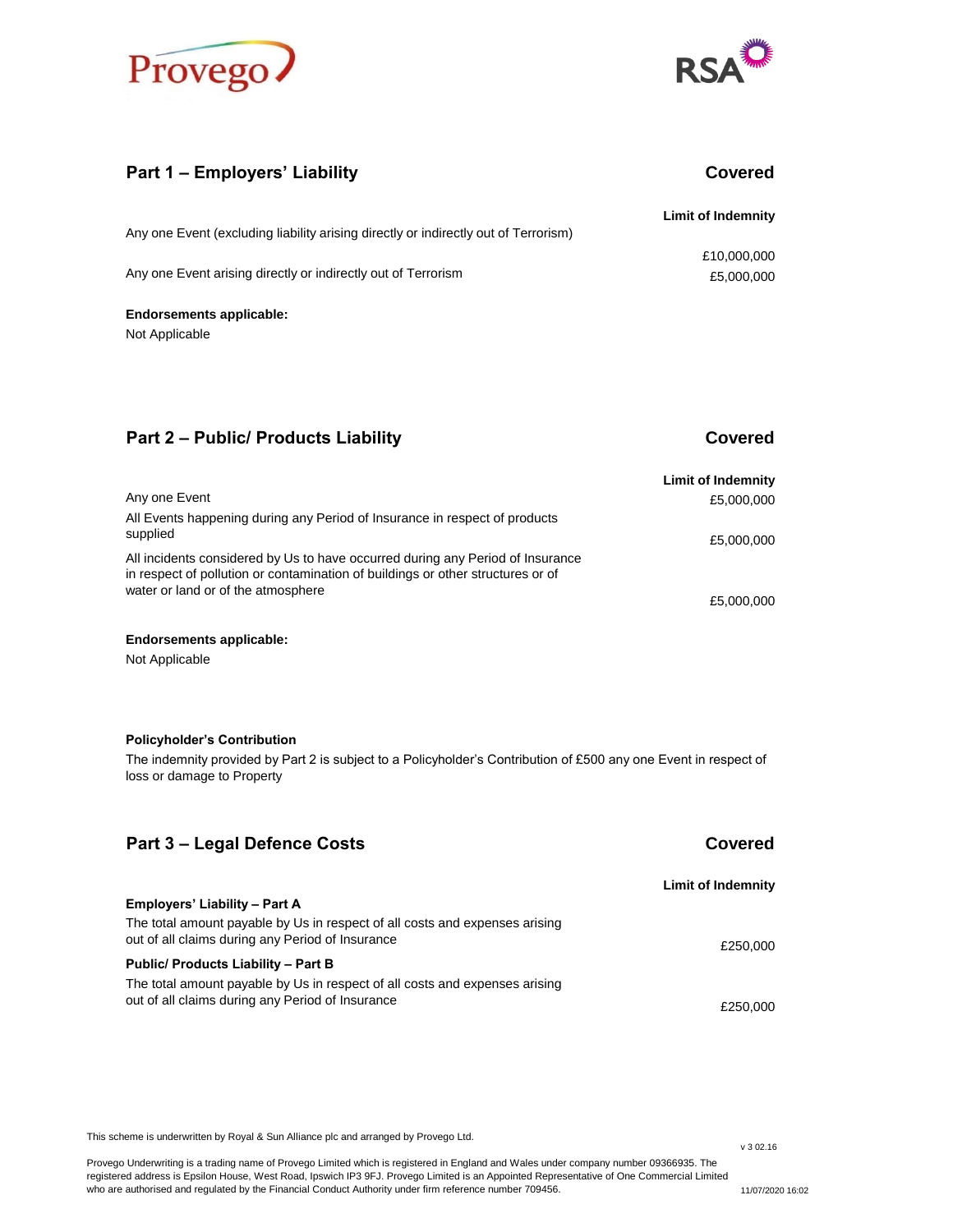



# **Reporting Claims**

**When reporting a claim quote reference: RTT276191 and the policy number shown on the first page of this Schedule. To report a claim for damage to property that does not belong to You:**

Telephone (during normal working hours): 0330 102 4257 Email: Write to:

liabilityclaims.manchester@uk.rsagroup.com RSA Group, PL & Products Claims, PO Box 256, Wymondham, NR18 9DQ

**When reporting a claim quote reference: RTT276191 and the policy number shown on the first page of this Schedule. To report a claim for injury to any person including employees:**

Telephone (during normal working hours): 0161 235 3737 Email: promise.injuryclaims@uk.rsagroup.com Write to: **RSA Group,** 

RSA Care, PO Box 256, Wymondham, NR18 9DQ

This scheme is underwritten by Royal & Sun Alliance plc and arranged by Provego Ltd.